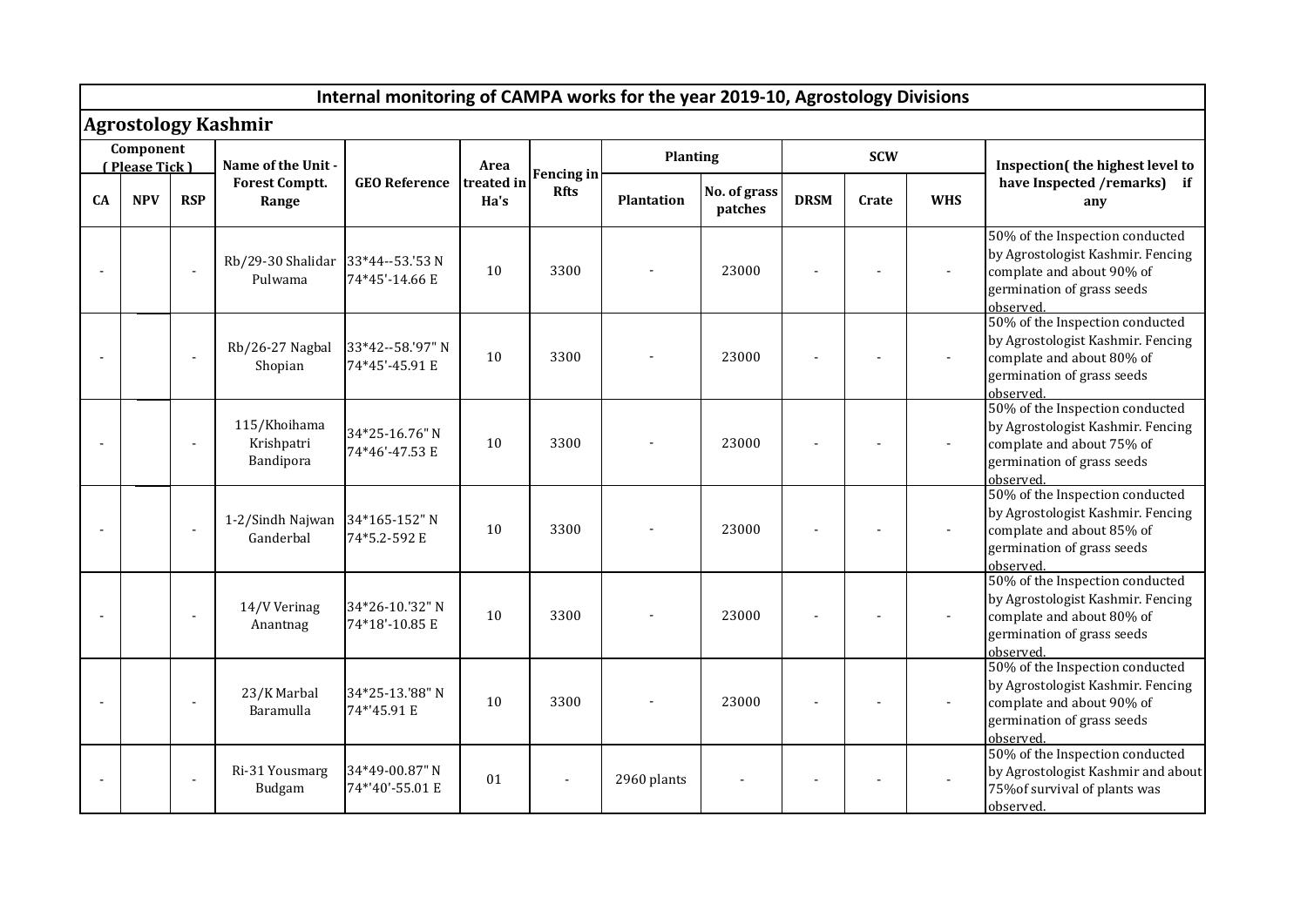|                |                          | $\sim$ | 72/K Brariangan                            | 33*42-21'.'70" N<br>75*19'-16.27 E   | 3.75  | $\blacksquare$ | 2960 plants      |                  | $\blacksquare$   |                  |                  | 50% of the Inspection conducted<br>by Agrostologist Kashmir and about<br>80% of survival of plants was<br>observed.                          |
|----------------|--------------------------|--------|--------------------------------------------|--------------------------------------|-------|----------------|------------------|------------------|------------------|------------------|------------------|----------------------------------------------------------------------------------------------------------------------------------------------|
| $\blacksquare$ |                          |        | 59/Drang Baramulla                         | 34*02-35.'88" N<br>75*27'-01.86 E    | 15    | 3300           |                  | 24740            | $\overline{a}$   |                  | $\blacksquare$   | 50% of the Inspection conducted<br>by Agrostologist Kashmir. Fencing<br>complate and about 80% of<br>germination of grass seeds<br>observed. |
|                |                          |        | <b>Total</b>                               |                                      | 78.75 | 23100          | 5920             | 162740           | $\bf{0}$         | $\bf{0}$         | $\bf{0}$         |                                                                                                                                              |
|                | <b>Agrostology Jammu</b> |        |                                            |                                      |       |                |                  |                  |                  |                  |                  |                                                                                                                                              |
|                | $\mathbf Y$              |        | 28/B Bahu                                  | 32° 43.45.6<br>075° 00.359           | 10    | 3300           | 1000             | 16929            | $\mathbf{0}$     | $\boldsymbol{0}$ | $\boldsymbol{0}$ | DFO Agrostology                                                                                                                              |
|                | $\mathbf Y$              |        | 51/B Banihal                               | 33° 24.884<br>$075^{\circ} 13.015$   | 10    | 3300           | 1000             | 16929            | $\mathbf{0}$     | $\mathbf{0}$     | $\boldsymbol{0}$ | $d\sigma$                                                                                                                                    |
|                | Y                        |        | 95/NSR Nowshera                            | 33° 20.860<br>074° 11.440            | 10    | 3300           | 1000             | 16929            | $\overline{0}$   | $\mathbf{0}$     | $\mathbf{0}$     | do                                                                                                                                           |
|                | Y                        |        | 145/M Mendhar                              | 33° 35.445<br>074° 05.886            | 10    | 3300           | 1000             | 16929            | $\overline{0}$   | $\mathbf{0}$     | $\boldsymbol{0}$ | do                                                                                                                                           |
|                | Y                        |        | 11/B Mahanpur                              | 32° 35.040<br>075° 40.567            | 10    | 3300           | 1000             | 16929            | $\overline{0}$   | $\mathbf{0}$     | $\boldsymbol{0}$ | do                                                                                                                                           |
|                | Y                        |        | 32/BR Ramnagar                             | 32° 47.176<br>075° 12.843            | 10    | 3300           | 1000             | 16929            | $\mathbf{0}$     | $\mathbf{0}$     | $\bf{0}$         | $\overline{d}$                                                                                                                               |
|                |                          |        | <b>Exigency CAMPA</b><br>works for 2019-20 |                                      |       |                |                  |                  |                  |                  |                  |                                                                                                                                              |
|                | Y                        |        | 38/K Kalidar                               | 33° 05.60.0<br>74° 39.23.1           | 10    | 3300           | $\boldsymbol{0}$ | $\bf{0}$         | $\mathbf{0}$     | $\mathbf{0}$     | $\bf{0}$         | do                                                                                                                                           |
|                | Y                        |        | 10/K Kalidar                               | 33° 05.60.0<br>74° 39.23.1           | 10    | 2500           | $\boldsymbol{0}$ | $\bf{0}$         | $\mathbf{0}$     | $\mathbf{0}$     | $\boldsymbol{0}$ | do                                                                                                                                           |
|                | Y                        |        | 9/D Parmandal                              | 32° 39.39.6<br>075° 00.44.4          | 10    | 3000           | $\boldsymbol{0}$ | 3100             | $\mathbf{0}$     | $\mathbf{0}$     | $\boldsymbol{0}$ | do                                                                                                                                           |
|                | Y                        |        | 25/D Parmandal                             | 32° 40.29.1<br>$075^{\circ} 03.03.5$ | 10    | 3300           | $\boldsymbol{0}$ | $\bf{0}$         | $\mathbf{0}$     | $\mathbf{0}$     | $\mathbf{0}$     | do                                                                                                                                           |
|                | Y                        |        | 48/R Rajouri                               | 33° 21.655<br>074° 16.424            | 12    | 3300           | $\boldsymbol{0}$ | $\bf{0}$         | $\mathbf{0}$     | $\mathbf{0}$     | $\boldsymbol{0}$ | do                                                                                                                                           |
|                | Y                        |        | 86/K Kalakote                              | 33° 16.422<br>074° 19.506            | 10    | 2500           | $\boldsymbol{0}$ | $\boldsymbol{0}$ | $\mathbf{0}$     | $\mathbf{0}$     | $\mathbf{0}$     | do                                                                                                                                           |
|                | Y                        |        | 94/N Nowshera                              | 33° 19.377<br>074° 10.261            | 15    | 2500           | $\boldsymbol{0}$ | $\boldsymbol{0}$ | $\boldsymbol{0}$ | $\mathbf{0}$     | $\bf{0}$         | $_{\rm do}$                                                                                                                                  |
| ub total       |                          |        |                                            |                                      | 137   | 40200          | 6000             | 104674           | $\bf{0}$         | $\bf{0}$         | $\boldsymbol{0}$ |                                                                                                                                              |